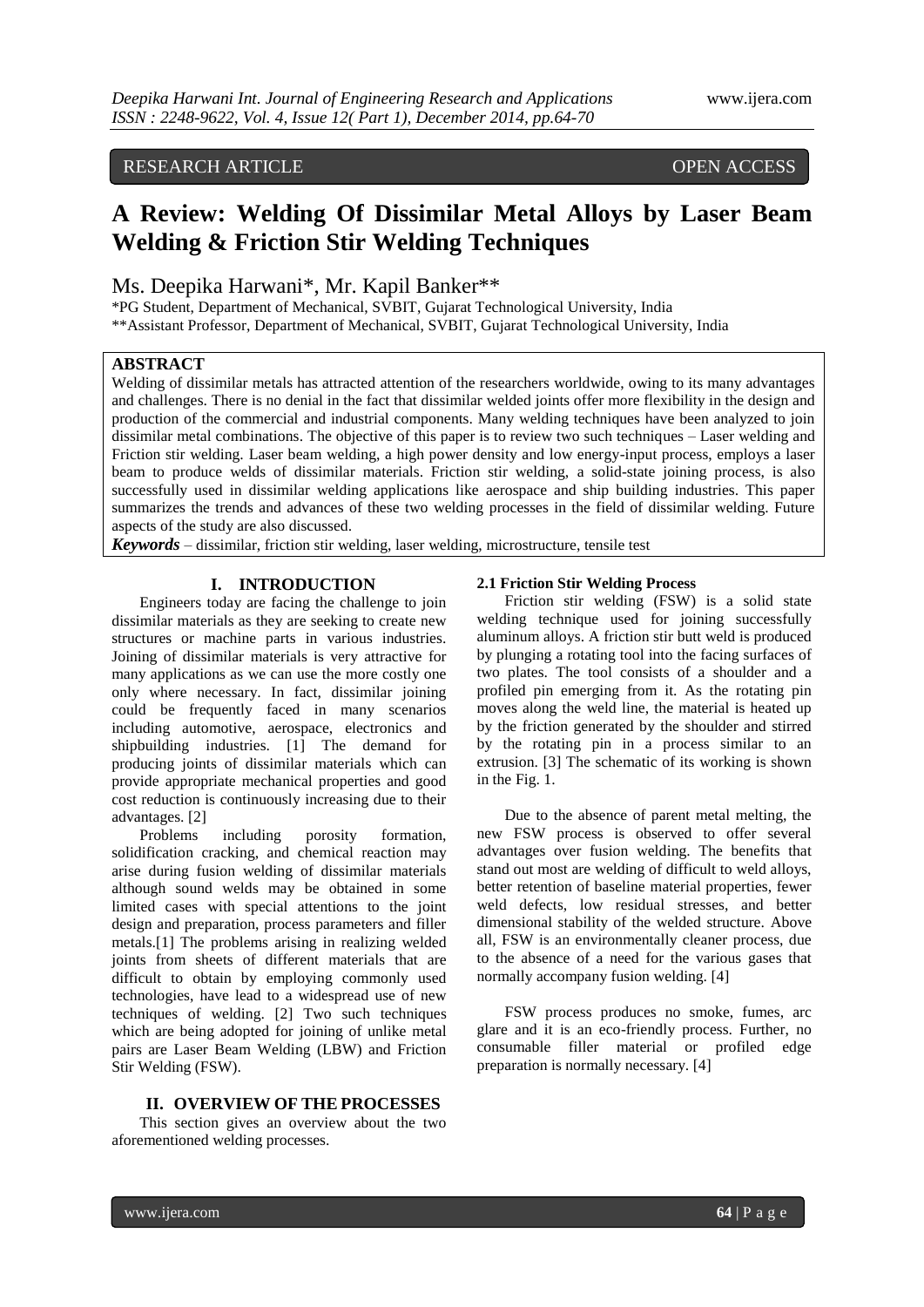

#### **2.2 Laser Beam Welding**

Laser beam welding (LBW) processes is a unique welding technique used to join multiple pieces of metal through the heating effect of a concentrated beam of coherent monochromatic light known as LASER. It is a high-energy-density welding process and well known for its deep penetration, high speed, small heat-affected zone, fine welding seam quality, low heat input per unit volume, and fiber optic beam delivery. [5]

The principle of operation as shown in Fig. 2 is that the laser beam is pointed on to a joint and the beam is moved along the joint. The process will melt the metals in to a liquid, fuse them together and then make them solid again thereby joining the two pieces. [5]

Laser processing is free of electromagnetic fields and is, thus, suitable for welding dissimilar couples. With flexibility in the power intensity, power distribution, and scanning velocity, laser welding is emerging as a major joining process. [6] The research on laser beam welding of dissimilar materials in the area of macro-materials processing primarily focuses on potential applications in the automotive and aerospace industry for thin sheet applications.



Fig. 2 Principle of Laser welding [5]

 A high potential for application of laser beam welding is shown, for example, for the material combinations steel-aluminum and aluminumtitanium. With appropriate process control and the typical laser deep welding effect, it is possible to form only a minimum intermetallic phase hem and thus achieve good mechanical properties of the joint. [7]

## **III. LITERATURE SURVEY**

Some notable research papers regarding the dissimilar welding of metals using Laser and Friction Stir technique are being summarized below. Also, some papers are being discussed which spread light on the comparative studies of various welding processes including either LBW or FSW.

**Sadeesh P et al.** [8] studied the influence of rotation speed and traverse speed over the microstructural and tensile properties of the welded joints of dissimilar alloys of aluminium by adopting Friction Stir Welding. The materials were 5mm thick plate of AA 2024-T4 (Al-Cu alloy) and AA 6061-T4 (Al-Mg-Si alloy). Optimum process parameters were obtained for joints using statistical approach. The welded samples measured  $100 \times 50$  mm and the welding tool used was AISI H13 tool steel. Thereafter, optical microscope, scanning electron microscope (SEM) and energy dispersive spectroscope (EDS) were used to evaluate the metallurgical characterization. Vickers hardness tests were conducted across the various regions of the weld spacing of (0.25mm). Tensile tests were also conducted.

From microstructural analysis it was evident that the material placed on the advancing side dominates the nugget region. The Fig. 3 shows the photographs after the tensile tests of the plates welded by cylindrical tool and squared tool. The hardness in the HAZ of 6061 was found to be minimum, where the welded joints failed during the tensile studies.



Fig. 3(a) Tensile test - cylindrical threaded pin [8]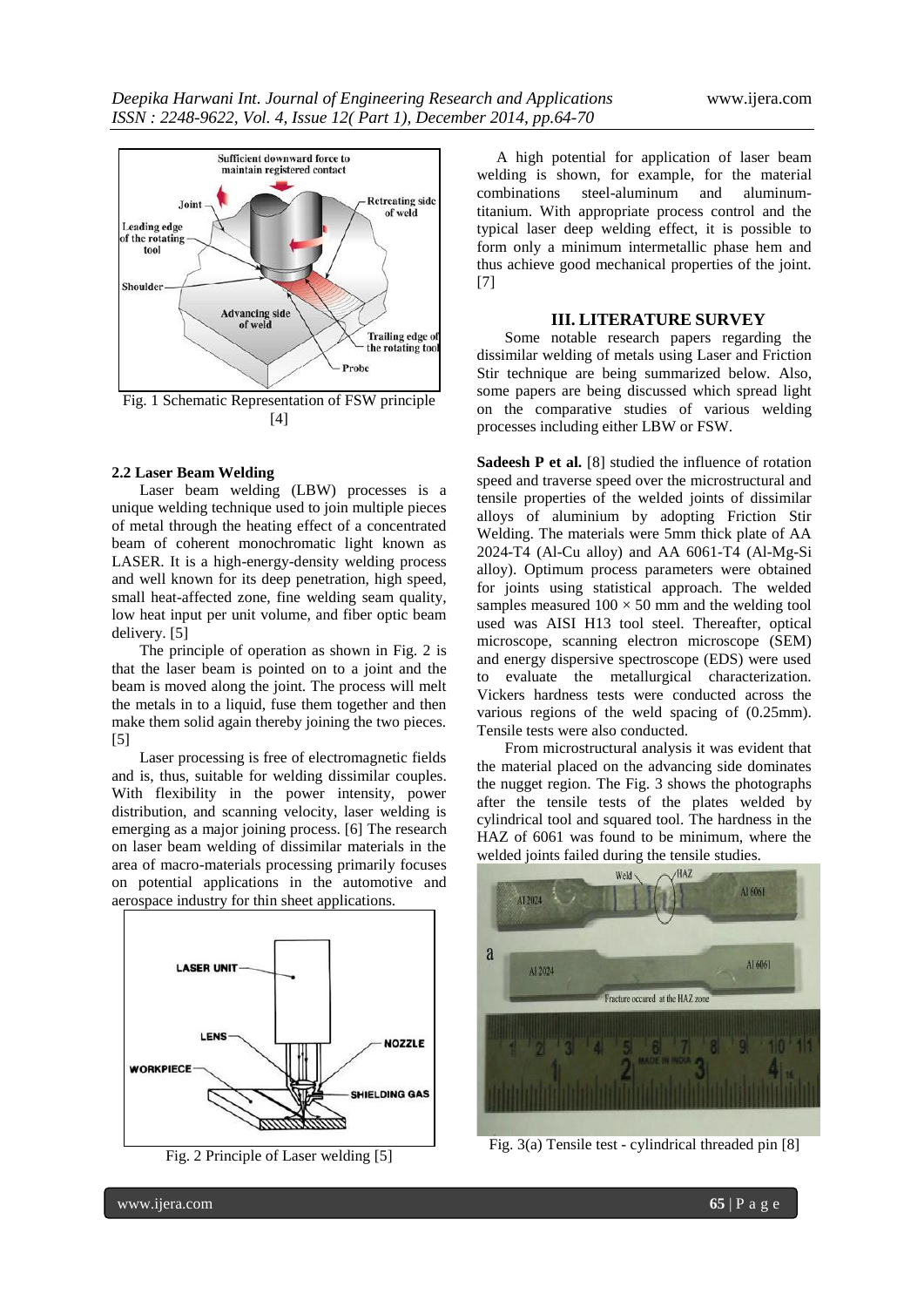

Fig. 3(b)Tensile test – squared pin [8]

Yahya Bozkurt et al. [2] optimized Friction Stir Spot Welding Process (FSSW) to weld dissimilar AA2024-T3 and AA5754-H22 aluminum alloys using Taguchi approach. The plates had thickness of 1.6 mm and 1.5 mm respectively. The dimensions of all spot welded test specimens were 25×100 mm with a 25×25 mm overlap area.

The FSSW tool was made of hot work tool steel (i.e., AISI H13) coated with Aluminum Titanium Nitride (AlTiN) and had a hardness of 56 HRC. The shoulder diameter, pin diameter, and pin length of FSSW tool were 10 mm, 4 mm, and 2.35 mm, respectively. Two case test specimens produced regarding the position of Al sheets. analysis of variance (ANOVA) test was performed to identify the welding parameters that are statistically significant. MINITAB 15, statistical software, was used to explain the welding parameter effect. The experimental results showed that the positioning of the plates played an important role on the strength of the joints. Finally, the results were confirmed by further experiments.

Table 1 Experimental layout using an L9 orthogonal array [2]

| Exp                     | <b>FSSW Process Parameters</b> | <b>Error</b>   |        |                |   |
|-------------------------|--------------------------------|----------------|--------|----------------|---|
| No.                     | A                              | B              | C      | D              | Е |
|                         | Tool                           | Tilt           | Tool   | Dwell          |   |
|                         | rotatio                        | angle          | plunge | time           |   |
|                         | n speed                        | $(^\circ)$     | depth  | (s)            |   |
|                         | (rpm)                          |                | (mm)   |                |   |
| 1                       | 1500                           | 0              | 2.45   | $\overline{c}$ |   |
| $\boldsymbol{2}$        | 1500                           | 2              | 2.55   | 5              |   |
| 3                       | 1500                           | 3              | 2.65   | 10             |   |
| $\overline{\mathbf{4}}$ | 2100                           | $\overline{0}$ | 2.45   | $\overline{2}$ |   |
| 5                       | 2100                           | 2              | 2.55   | 5              |   |
| 6                       | 2100                           | 3              | 2.65   | 10             |   |
| 7                       | 3000                           | 0              | 2.45   | 2              |   |
| 8                       | 3000                           | 2              | 2.55   | 56             |   |
| 9                       | 3000                           | 3              | 2.65   | 10             |   |

**M. Schimek et al.** [9] have explored the welding of dissimilar aluminium and steel employing an Nd:YAG laser with a maximum output power of 4 kW with two focus diameters of 600 and 1200 μm. Two aluminum alloys EN AW-5128 with a thickness of 1.4 mm and EN AW-6016 with a thickness of 2.0 mm, and two steels H360LA in 1.0 mm thickness and 22MnB5 with an aluminum-silicon coating and without coating in 1.7 mm thickness were used as test materials. The feed rate was varied from 3.75 m/min to 5 m/min. The experimental set up for this study is shown in Fig. 4.

In addition to the welding tests, an "online" spectral analysis was performed. For this purpose, the process illumination was coupled to a spectrometer via an optical waveguide. Tensile tests were performed to determine the maximum tensile shear strength. The aluminum alloy EN AW-5182 was found unsuitable for welding due to the high magnesium content, which led to high weld spatter. The highest potential for a possible practical application was found for the mixed combination of steel H360LA and aluminum alloy EN AW-6016.



Fig. 4 Experimental setup for welding [9]

**K. Kimapong and T. Watanabe** [10] were successful in butt-joint welding of plates of Aluminum alloy A5083 (Al-0.5 Mg-0.5 Mn wt-%) to SS400 mild steel by Friction stir welding process. They investigated the effects of pin rotation speed, position of the pin axis, and pin diameter on the tensile strength and microstructure of the joint. The plates had dimensions of 140×40×2 mm. The rotating tool used was made of high-speed tool steel (SKH57), having 15-mm-diameter shoulder and an unthreaded pin 2 mm in diameter and 1.9 mm long. Welds were made with the pin rotating clockwise at speeds of 100 to 1250 rpm. The pin transverse speed, that is, welding speed, was 25 mm/min.

After welding, tensile test was undertaken along with X-ray energy-dispersive spectroscopy (EDS). Tensile test suggested that fracture and cracking tends to occur at the interface of the joint (as shown in Fig. 5). The results also showed that a small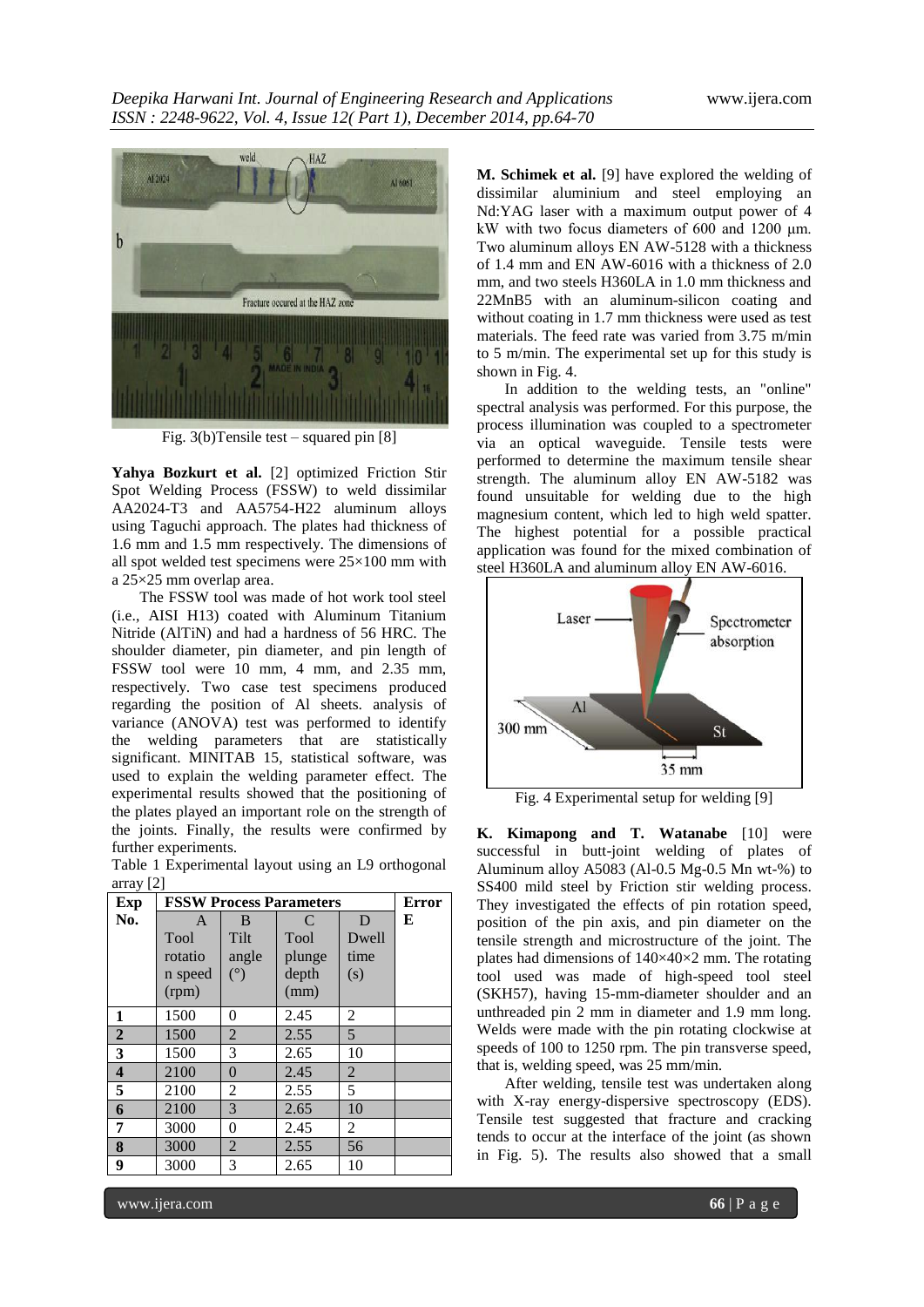amount of intermetallic compounds was formed at the upper part of the steel/aluminum interface, while no intermetallic compounds were observed in the middle and bottom regions of the interface. Pins that were too small in diameter, i.e., 1 mm diameter, could not produce a weld. Pin diameters from 2 to 4 mm showed similar joint tensile strength.

Di Zuo et al. [11] investigated the influence of various process parameters on the intermediate layer formed between the welded joint of copper and aluminium, by employing laser welding. A continuous Nd:YAG laser source was used for welding 1060 aluminium alloy and T2 copper alloy, both having dimensions ( $100 \times 20 \times 0.3$  mm). During welding, the welding speed was varied from 95 mm/s, 105 mm/s, 115 mm/s, 125 mm/s, 135 mm/s, and 145 mm/s to 155 mm/s in order to obtain different welding energy inputs per unit length while the laser power was fixed at 1650 W. Microstructures of the welded joints were observed by metallographic microscopy and scanning electron microscope (SEM) equipped with an energy dispersive X-ray spectrometer (EDS) for chemical constitution analysis.



Fig. 5 Cross sectional view of the fracture along the interface between the steel fragment and the aluminium matrix [10]

It was found that the intermediate layer was made up of four zones, which could be distinguished by their morphology and colors. On the Al-rich side, the zones mainly consisted of dendrites  $(\alpha - A)$  and a lamellar eutectic structure ( $\alpha$  -Al + θ-CuAl<sub>2</sub>). On the Cu-rich side, zones mainly consisted of columnar grains ( $\gamma_2$ -Cu<sub>9</sub>A<sub>14</sub>) and a hypoeutectic structure. Gray relational theory was used to define the relationship between the thicknesses of different zones and the mechanical properties. Even though the intermetallic compound formation was reduced, the joints failed at the intermetallic layer in the shear–tensile test. Hence, it was concluded that the specific layers in which the Cu/Al joints fractured can be positioned accurately.



**S. Malarvizhi and V. Balasubramanian** [12] investigated the effect of three welding processes – Gas tungsten arc welding (GTAW), Electron beam welding (EBM) and Friction stir welding (FSW) on the fatigue crack growth behavior of welded joints of AA2219 aluminium alloy. Square butt joints were fabricated from the rolled Al plates having dimensions 300 mm  $\times$ 150 mm  $\times$ 5 mm. Transverse tensile properties of the welded joints were evaluated. Of the three joints, the joints fabricated by FSW process exhibited higher fatigue crack growth resistance compared to GTAW and EBW joints. The superior tensile properties (higher yield strength and elongation) and preferable microstructures (very fine, dynamically recrystallised grain size along with fine and uniformly distributed strengthening precipitates) and favorable residual stress field (higher magnitude of compressive stress field) in the weld region are the reasons for superior fatigue performance of the FSW joints.

 **Moneer Hammed Tolephih et al.** [13] carried out a practical comparative study of the mechanical properties of a butt-welded joint of Aluminium alloy AA7020-T6 (Al-Mg-Zn), adopting Friction Stir Welding (FSW) and Metal Inert Gas (MIG) welding techniques. The plates had dimensions 200 mm length, 100 mm width and 5 mm thickness. FSW joints were carried out using a High Speed Steel tool with 15 mm shoulder diameter and the insert pin diameter and height were 5 mm and 4.85 mm, respectively, with cone angle 2.5°. FSW employed different tool rotations - 450, 560, 710 and 900 rpm and at different transverse speed of 16, 25 and 40 mm/min by vertical milling machine.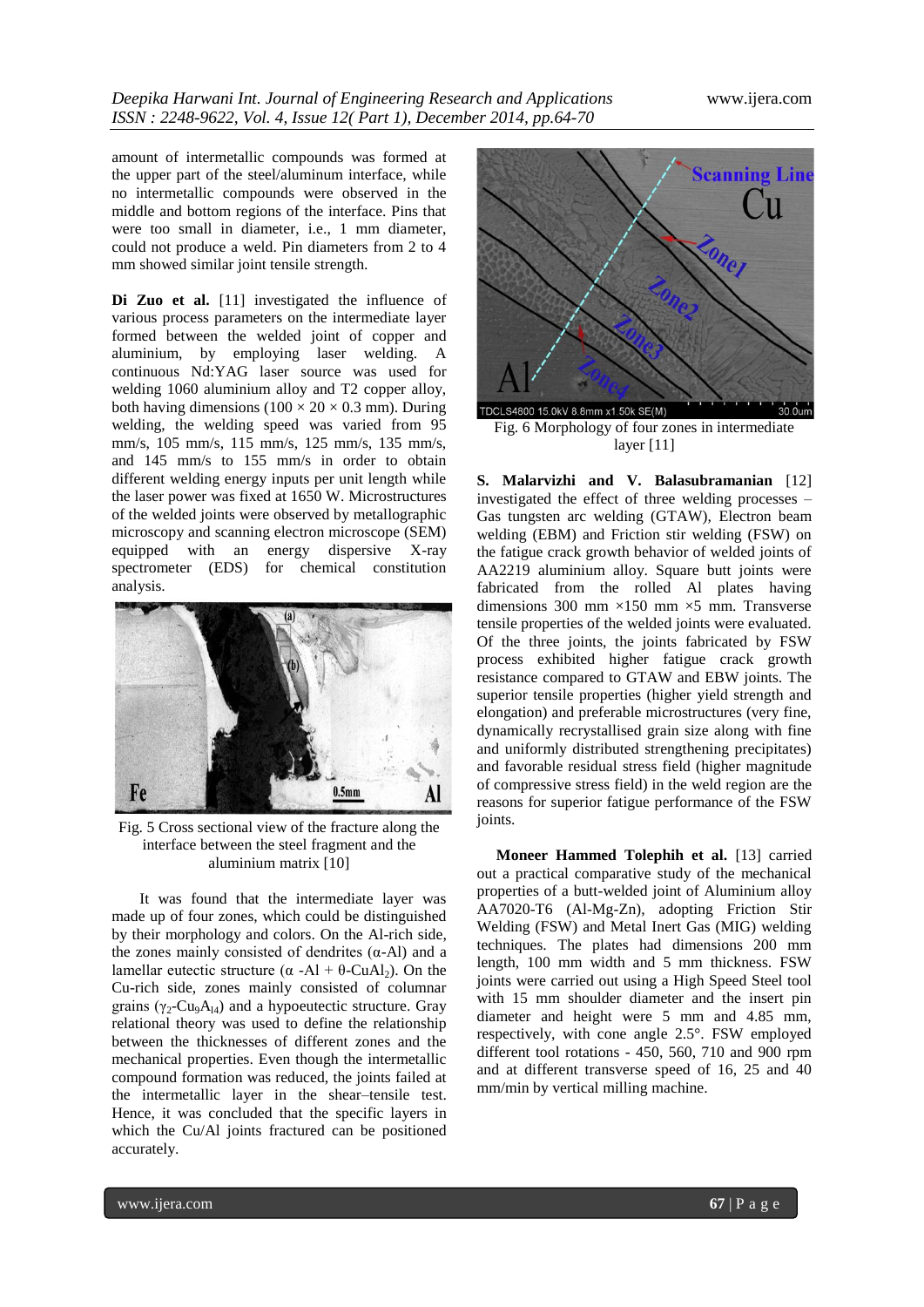| [12]                      |             |            |                    |
|---------------------------|-------------|------------|--------------------|
| <b>Parameter</b>          | <b>GTAW</b> | <b>EBW</b> | <b>FSW</b>         |
| (Unit)                    |             |            |                    |
| Current (mA)              | 150         | 0.051      |                    |
| Voltage (kV)              | 0.03        | 50         |                    |
| Speed (mm/s)              | 3           | 16         |                    |
| <b>Polarity</b>           | <b>AC</b>   | DC         |                    |
| Vacuum (bar)              |             | $10^{-4}$  |                    |
| <b>Shielding gas</b>      | 99.99%      |            |                    |
|                           | pure        |            |                    |
|                           | Argon       |            |                    |
| Gas flow rate             | 14          |            |                    |
| (lt/min)                  |             |            |                    |
| <b>Tool</b> rotational    |             |            | 1400               |
| speed (rpm)               |             |            |                    |
| <b>Welding</b> Speed      |             |            | 1.5                |
| (mm/s)                    |             |            |                    |
| <b>Axial force (kN)</b>   |             |            | 12                 |
| <b>Tool</b><br><b>FSW</b> |             |            | Threaded           |
| details                   |             |            | pin with 6         |
|                           |             |            | mm                 |
|                           |             |            | diameter           |
|                           |             |            | and $4.8$          |
|                           |             |            | mm length          |
|                           |             |            | made<br>$\alpha$ f |
|                           |             |            | high               |
|                           |             |            | carbon             |
|                           |             |            | steel              |

Table 2 Welding conditions and process parameters

For the purpose of comparison, three points bending tests and microhardness tests were performed on the welded coupons. It was concluded that the increase of the ultimate tensile strength for FSW was 340 MPa while it was 232 MPa for MIG welding, where it was for base metal 400 MPa. The minimum microhardness value for FSW was recorded at HAZ and it was 133 HV0.05 while it was 70 HV0.05 for MIG weld at the welding metal. The FSW produced 2470 N higher than MIG welding in the bending test and a decrease in the localized grain size for FSW in the stirred zone 12 μm and it was 37 μm for MIG while it was 32 μm for the base metal.



Fig. 7 (a) Microstructure of FSW zone [13]



Fig. 7 (b) Microstructure of MIG welded zone [13]

**L. Reis et al.** [14] presented the comparative characterization of fatigue behavior of Aluminium AA6082-T6 lap joints, produced by two different techniques – Laser welding and Friction Stir welding. This study was conducted within the LighTRAIN project, involving two universities (IST-Portugal, FEUP-Portugal), two industrial companies (ALSTOM-Portugal, QUANTAL-Portugal) and one research centre (ISQ-Portugal), that aims to improve the life cycle costs of the aluminum underframe of a passenger railway car, with a novel light-weighted solution. The material chosen was of 2 mm thickness which was welded by a conical pin and a spiral shoulder by FSW. To characterize the welded lap joints, several mechanical tests were performed: nondestructive tests through microstructure examination and hardness measurements; tensile, bending and fatigue tests using a servo-hydraulic test machine, with 100 kN load capacity. Fatigue results of lap joints of Al alloy loaded perpendicular to the weld line showed that the LBW joints have higher fatigue strength in comparison with the FSW joints.



Fig. 8 S-N fatigue data of LBW and FSW specimens  $(R=0.1)$  [14]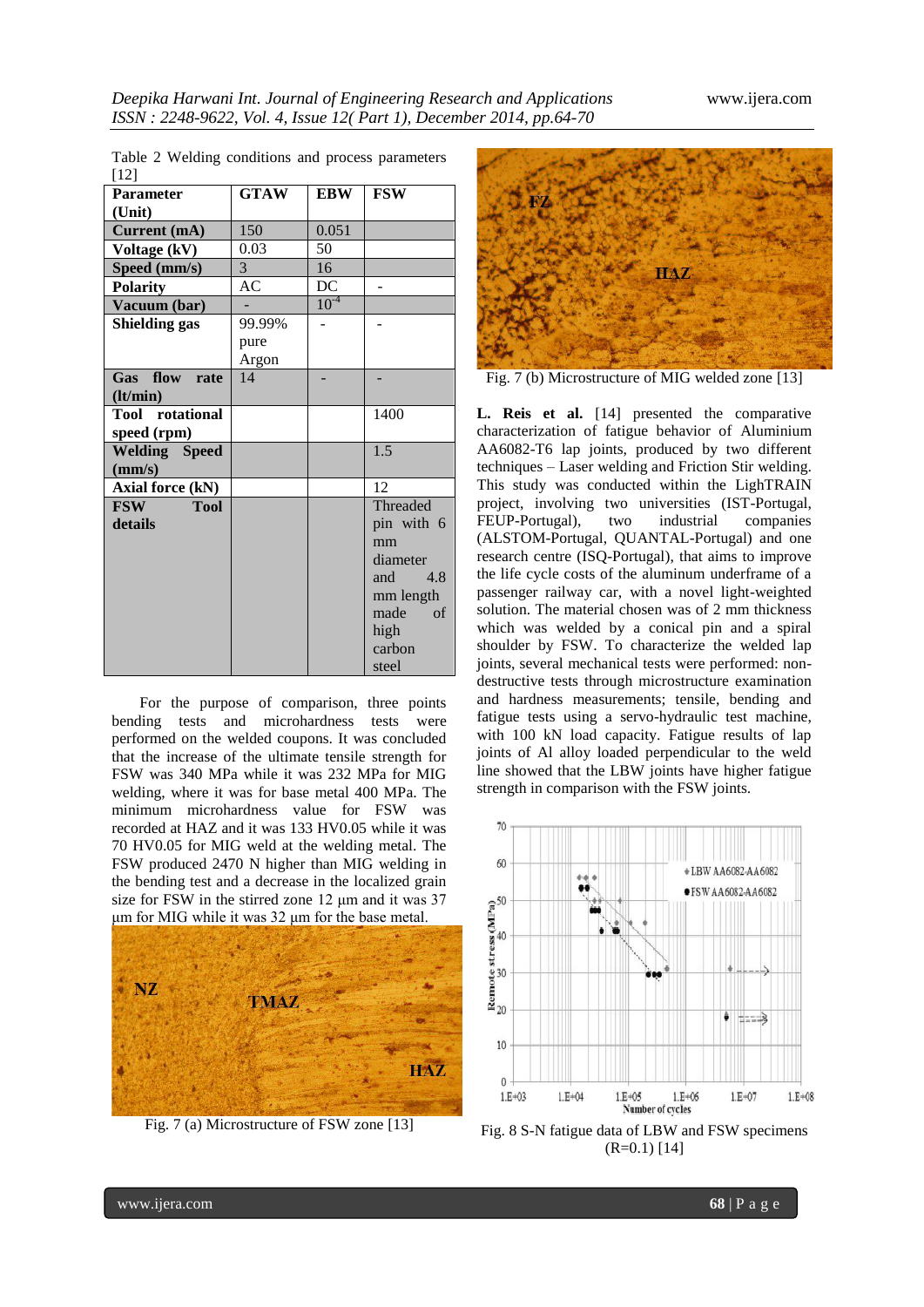**M. Dehghani et al.** [15] investigated the effects of various parameters of FSW on intermetallic and defect formation in joining Aluminium alloy (Al 5186) to Mild Steel. The thickness of MS and aluminium sheet was 3 mm. The tool rotation speed for all samples was fixed at 355 rpm. The welding speed, pin size, tool plunge depth, tool tilt angle and pin geometry were changed to find the optimum welding condition in which the tunnel defects were prevented and formation of IMCs (Intermetallic Compounds) was restricted. The tool shoulder diameter was 18 mm. The pin diameter and pro- file were: (a) 4 mm, non-threaded cylindrical, (b) 3 mm, non- threaded cylindrical and (c) standard M3 threaded pin. After welding, tensile tests were conducted at a constant crosshead speed of 1 mm/min.

Metallographic studies were conducted by utilization of optical microscopy (OM) and electron scanning microscopy (SEM). It was found that in dissimilar FSW of aluminum to steel for preventing tunnel formation the pin diameter was more important than its threaded profile. As the welding speed increased, the IMCs decreased and the joint exhibited higher tensile strength. The tunnel defect could not be avoided by using cylindrical 4 mm and 3 mm pin diameter. By using a standard threaded M3 tool pin, tensile strength of the joint increased to 90% of aluminum base alloy strength. At higher welding speed and lower tool plunge depth, the joint strength decreased due to lack of bonding between aluminum and steel.



Fig. 9 (a) SEM micrographs showing no IMC region in the weld nugget [15]



Fig. 9 (b) SEM micrographs showing thin IMC layer at the Al/Fe interface [15]

### **IV. CONCLUSION**

From the above literature, following points can be summarized.

- Friction Stir welding and Laser beam welding processes are widely used for the welding of dissimilar metals and alloys.
- Significant parameters in LBW are power of the laser source, welding/scanning speed, beam spot diameter and the focal length from the wprkpiece. The clamping of the workpieces is also considered important.
- Significant parameters in FSW are rotational speed of the welding tool, welding speed/traverse speed and position of the plates to be welded.
- Important properties which are studied by the researchers in both LBW and FSW techniques when joining dissimilar metal pairs are tensile strength, shear strength, microstructure and hardness.
- Optimization techniques like Taguchi approach, are adopted to minimize the experimental runs during the welding of dissimilar metals.
- Various analysis methods like ANOVA and Grey relational approach are also used while investigating the relations between the parameters and their influence on the properties of the welded joints.
- The butt welds are the most common ones in the fabrication and construction of many structures.
- Aluminium alloys are being utilized in the welding of automotive industry as it enhances the weight saving owing to its light weight.
- Since reducing the weight of vehicles is one of the efficient measures nowadays, the use of the combination of steel and aluminum alloy has been increasing in fabricating vehicles.